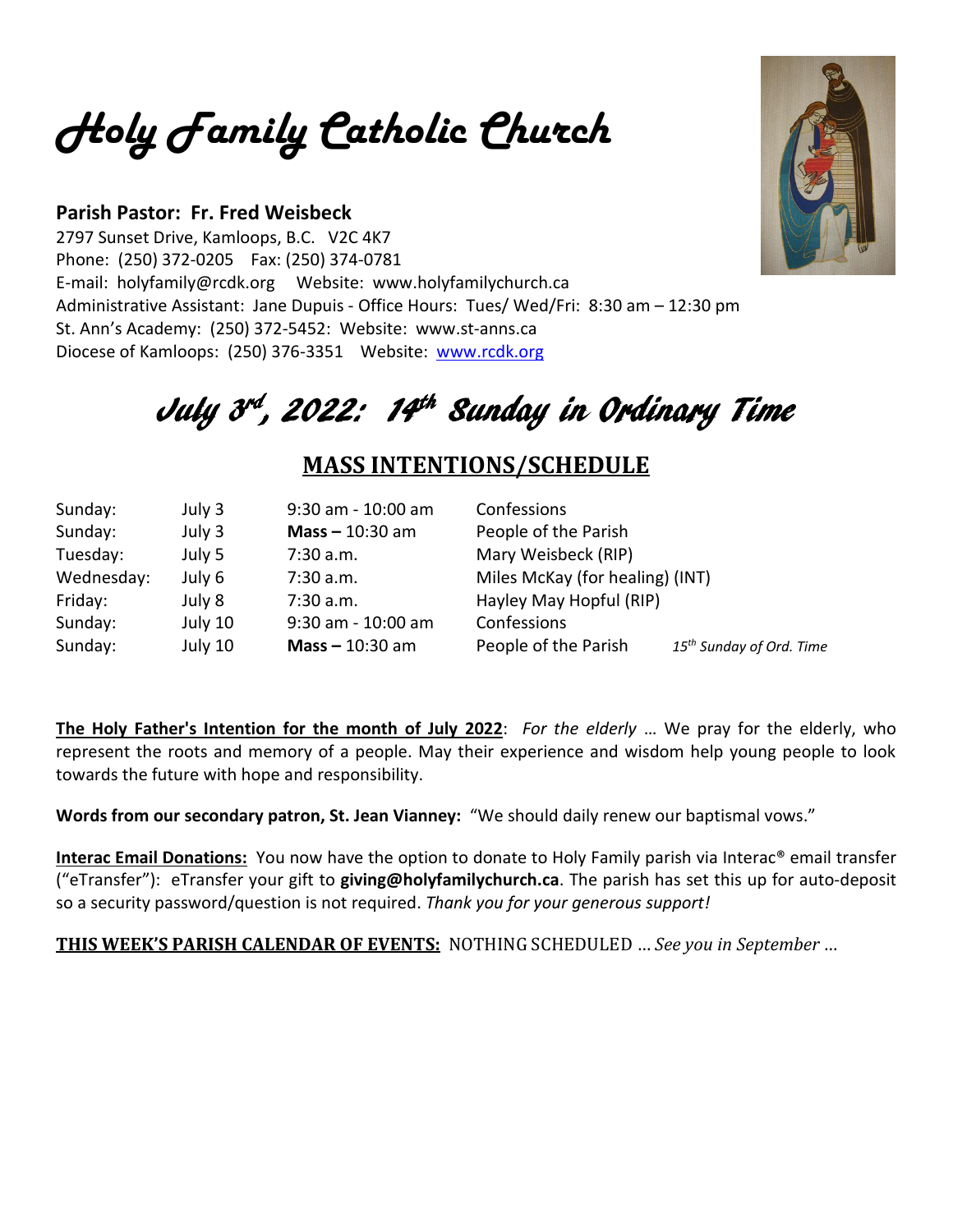# What's Happening

#### **POPE FRANCIS TO VISIT CANADA in July 2022 - A Visit of Healing, Hope & Reconciliation**

The Vatican has released additional details regarding the Papal Visit to Canada, July 24-29, 2022. The Pope's visit will provide an opportunity for him to listen and dialogue with Indigenous Peoples, to express his heartfelt closeness and to address the impact of residential schools in Canada. The papal visit will also provide an opportunity for the shepherd of the world's 1.2 billion Catholics to connect with the Catholic community in Canada.

The Holy Father will travel within Alberta (based in Edmonton) from July 24-27, followed by a visit to Quebec City and Ste. Anne-de-Beaupré, July 27-29. Pope Francis will visit Iqaluit, Nunavut the afternoon of July 29 before returning to Rome.

Drawing on the theme, "Walking Together", the Holy Father's journey of reconciliation, healing and hope includes visits to a former residential school, Indigenous pilgrimage sites, two public Masses and a mix of private and public events. There will be tickets available (free) for a limited number of events, all of which will be broadcast and accessible via livestream.

For ticket information, to volunteer, donate or learn more, visit [www.papalvisit.ca](http://www.papalvisit.ca/) (English) or [www.visitepapale.ca](http://www.visitepapale.ca/) (French). Please continue to pray for the health of Pope Francis and for all those engaged in the ongoing healing and reconciliation journey.

### **SERRA CLUB of KAMLOOPS DIOCESE**



**Benefits of Eucharistic Adoration**: 22. During our Holy Hour we lift to the Eucharistic Heart of Jesus those souls in the most need of His mercy. (" Letters to a brother Priest")

*The Kingdom of heaven is like a mustard seed.*-Mt 13:31

**ADORATION** – Weekly Holy Hour For Vocations, sponsored by Serra Club Kamloops: *(Summer Schedule)*

5:00PM: 1st Wednesday of the month at OLPH, North Kamloops

7:00PM: 3rd Wednesday of the month at St. John Vianney, Westsyde

8:00PM: 4th Wednesday of the month at Sacred Heart Cathedral, Nicola @ Third Ave.

### **Vocation Place**

Thank you all! Your prayers matter and we are seeing the blessings!

For more information about the Serra Club of Canada please visit the website at<http://serracanada.com/> or visit the Serra Club Kamloops Diocese Facebook page at<https://www.facebook.com/serraclub.rcdk.5>